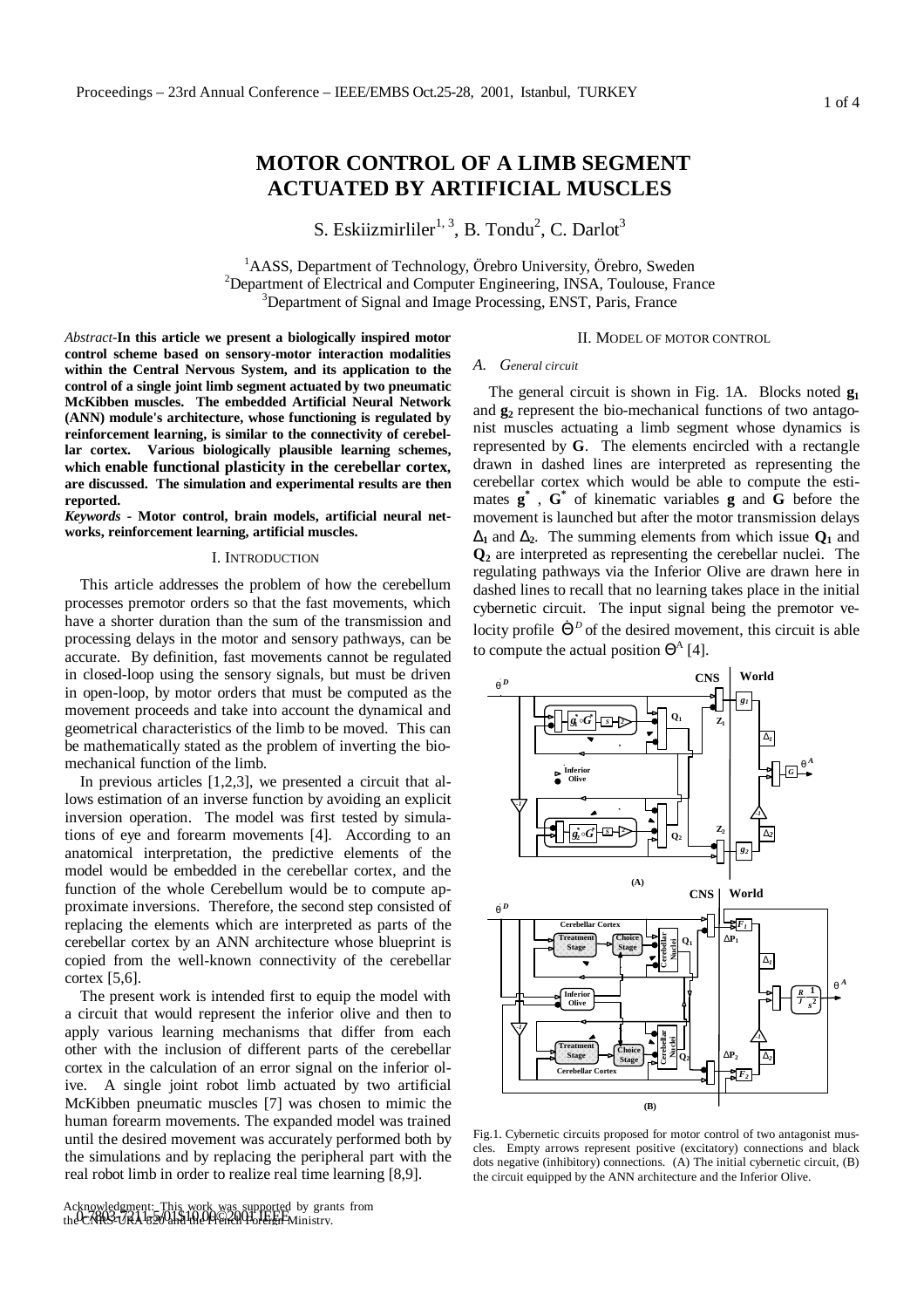| <b>Report Documentation Page</b>                                                                                                                                                                                                                                                              |                                                            |                                                    |  |  |
|-----------------------------------------------------------------------------------------------------------------------------------------------------------------------------------------------------------------------------------------------------------------------------------------------|------------------------------------------------------------|----------------------------------------------------|--|--|
| <b>Report Date</b><br>25OCT2001                                                                                                                                                                                                                                                               | <b>Report Type</b><br>N/A                                  | Dates Covered (from to)                            |  |  |
| <b>Title and Subtitle</b><br>Motor Control of a Limb Segment Actuated by Artificial<br><b>Muscles</b>                                                                                                                                                                                         |                                                            | <b>Contract Number</b>                             |  |  |
|                                                                                                                                                                                                                                                                                               |                                                            | <b>Grant Number</b>                                |  |  |
|                                                                                                                                                                                                                                                                                               |                                                            | <b>Program Element Number</b>                      |  |  |
| Author(s)                                                                                                                                                                                                                                                                                     |                                                            | <b>Project Number</b>                              |  |  |
|                                                                                                                                                                                                                                                                                               |                                                            | <b>Task Number</b>                                 |  |  |
|                                                                                                                                                                                                                                                                                               |                                                            | <b>Work Unit Number</b>                            |  |  |
| Performing Organization Name(s) and Address(es)<br>Sweden                                                                                                                                                                                                                                     | AASS, Department of Technology, Örebro University, Örebro, | <b>Performing Organization Report Number</b>       |  |  |
| <b>Sponsoring/Monitoring Agency Name(s) and Address(es)</b><br>US Army Research, Development & Standardization Group<br>(UK) PSC 802 Box 15 FPO AE 09499-1500                                                                                                                                 |                                                            | Sponsor/Monitor's Acronym(s)                       |  |  |
|                                                                                                                                                                                                                                                                                               |                                                            | <b>Sponsor/Monitor's Report Number(s)</b>          |  |  |
| <b>Distribution/Availability Statement</b><br>Approved for public release, distribution unlimited                                                                                                                                                                                             |                                                            |                                                    |  |  |
| <b>Supplementary Notes</b><br>Papers from the 23rd Annual International Conference of the IEEE Engineering in Medicine and Biology Society,<br>25-28 Oct 2001, held in Istanbul, Turkey. See also ADM001351 for entire conference on cd-rom., The original<br>document contains color images. |                                                            |                                                    |  |  |
| <b>Abstract</b>                                                                                                                                                                                                                                                                               |                                                            |                                                    |  |  |
| <b>Subject Terms</b>                                                                                                                                                                                                                                                                          |                                                            |                                                    |  |  |
| <b>Report Classification</b><br>unclassified                                                                                                                                                                                                                                                  |                                                            | <b>Classification of this page</b><br>unclassified |  |  |
| <b>Classification of Abstract</b><br>unclassified                                                                                                                                                                                                                                             |                                                            | <b>Limitation of Abstract</b><br>UU                |  |  |
| <b>Number of Pages</b><br>4                                                                                                                                                                                                                                                                   |                                                            |                                                    |  |  |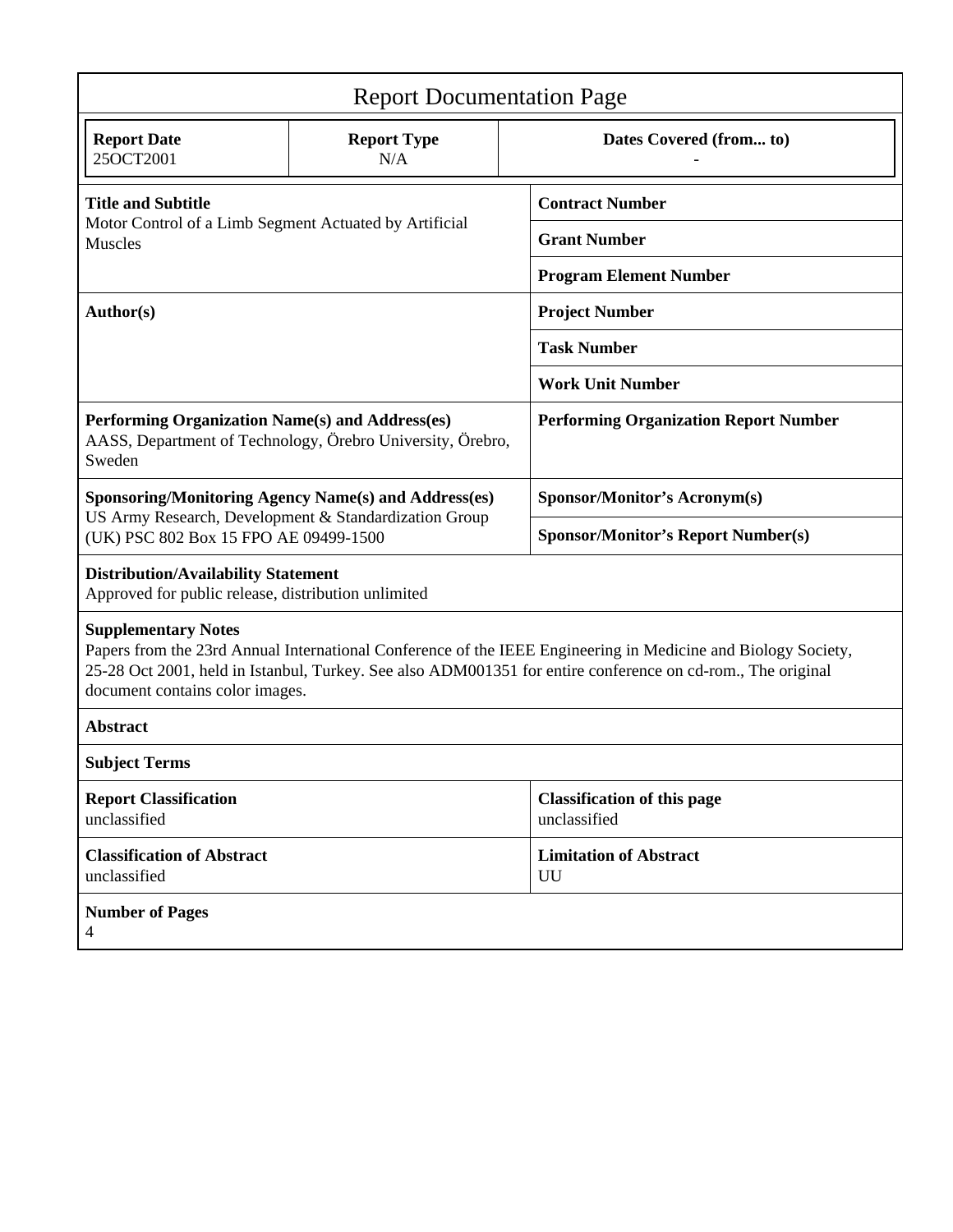### *B. Embedding the ANN in the control circuit*

Fig. 1B represents a modified version of the initial circuit having the learning ability thanks to the embedded ANN. For the sake of biological plausibility, the architecture of the ANN representing the cerebellar cortex was chosen to be similar to the anatomical connectivity [5] as shown in Fig. 2.



Fig.2. The ANN's architecture representing the cerebellar cortex. Adaptive weights are noted ω and symbolized by black triangles while the transmission delays are noted δ. Stellate and Basket cells are not represented and the ratios of various cell types were not respected.

This ANN whose functioning is detailed in [8,9] is expected to learn how to estimate an internal representation of the peripheral part's dynamics (i.e. the experimental apparatus), under supervision of a teaching signal.

## *C. Learning driven by a teaching signal issued from inferior olive*

According to the proposed anatomical interpretation, this signal would represent climbing fiber activity issued from the inferior olive which is modeled in this work as shown in Fig.3 to detect over- or under-shoots of movements and correct ongoing movements. The teaching signal sent to the neural network (Fig. 2) is a square pulse of fixed unit amplitude and of 5 ms duration, which thus did not encode the amplitude of the error.



Fig.3. Circuit representing the inferior olive. To keep information about synapse activity during themovement (credit assignment problem), a synaptic *eligibility* is calculated by a first-order low-pass filter as in (1).

$$
\boldsymbol{t}_i \frac{d\boldsymbol{e}_i}{dt} + \boldsymbol{e}_i(t) = \boldsymbol{g} \boldsymbol{r}_i(t) \tag{1}
$$

Then the learning rule becomes:

$$
\Delta \mathbf{w}_{gr,P}(i) = -\mathbf{h} \cdot FG(t) \cdot e_i(t)
$$
 (2)

where **h** is a small and positive learning rate and FG(t) is the teaching signal carried by the climbing fibers and calculated according to the four following conditions:

•**Condition A:** The error calculation takes only into account the difference between the desired and achieved final positions.

•**Condition B:** The error calculation takes into account both the differences in position and in velocity. To represent the intermittent control by the inferior olive, the teaching signal was kept silent during a latency delay of 400 ms after each launch of the arm.

•**Condition C:** The error calculation is similar to that of condition B, and in addition the short-term reduction in Purkinje cell activity following the firing of the climbing fiber is also taken into account. The amplitude of the ANN's output signal is multiplied by 0.9 during the first 30 ms after the occurrence of the teaching signal.

• **Condition D:** The error calculation is similar to that of condition C, and in addition the values of the signals **Q** issued from the summing elements interpreted as the cerebellar nuclei are reduced. This was aimed at coarsely modeling minimization of energy expenditure, since signals **Q** encode partly the forces to be exerted by the muscles. A teaching signal was applied whenever the values of **Q** exceeded a threshold empirically set, after several trials, to a value of 10 (arbitrary units).

#### *D. Actuator of two antagonistic McKibben muscles*

An artificial McKibben pneumatic muscle, consisting of a braided shell surrounding a rubber inner tube, is defined by its length (l<sub>0</sub>), mean radius (r<sub>0</sub>) and braid angle ( $\alpha$ <sub>0</sub>) when it is not under pressure. When compressed air is blown in, the muscle contracts to generate an axial contraction force which can be described in terms of the contraction rate  $(\varepsilon)$  [7]. The initial circuit was finally modified so as to drive the experimental apparatus shown in Fig.4 which consists of a mechanical segment actuated by two artificial McKibben muscles whose dynamic behavior can be represented by (3) and the values reported in Table 1.



Fig.4. Experimental apparatus with two McKibben muscles.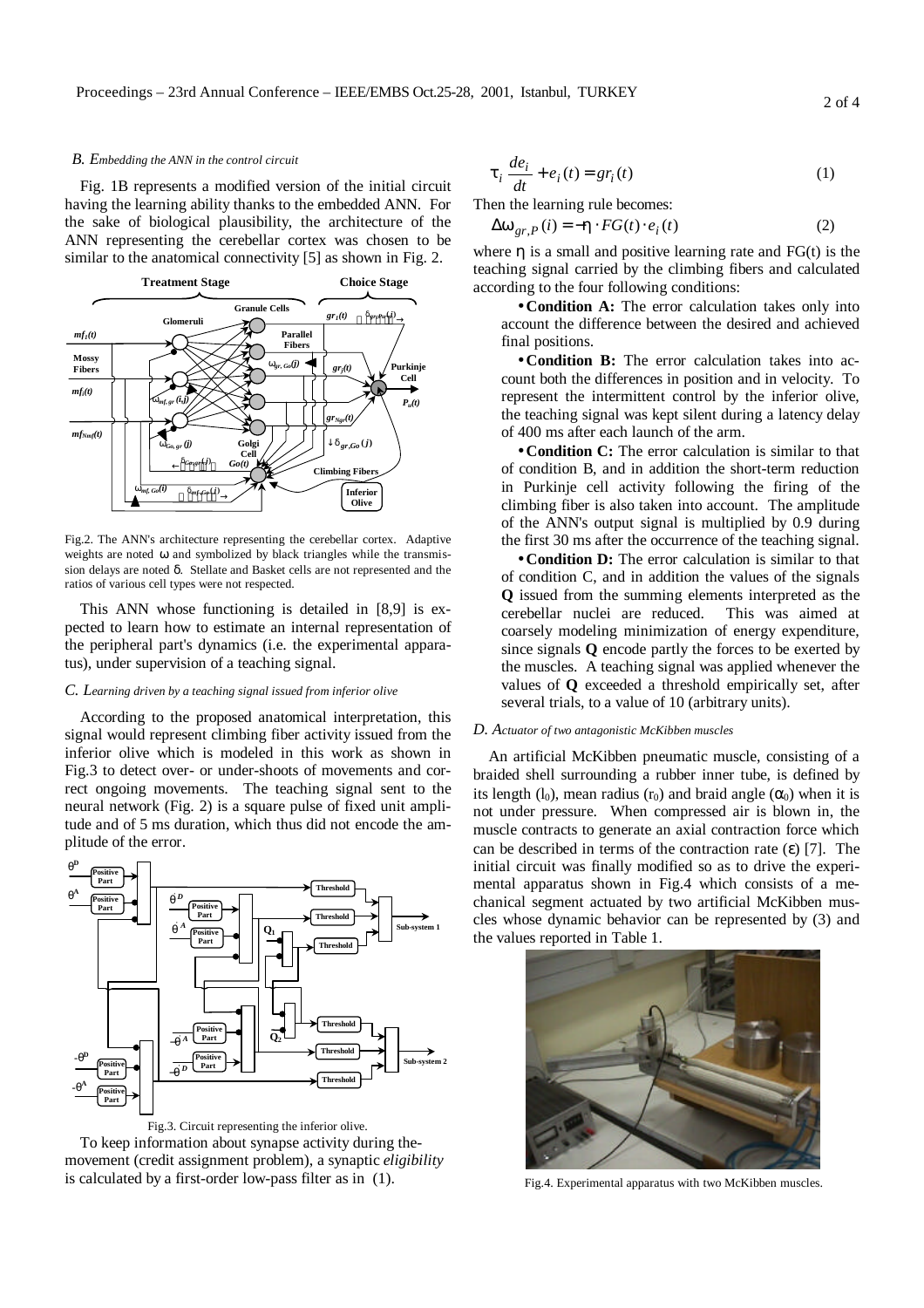

| Parameter | Value                              | Parameter            | Value              |
|-----------|------------------------------------|----------------------|--------------------|
| 10        | 0.3 <sub>m</sub>                   | $P_0$                | $2.5 \text{ bars}$ |
|           | 0.015m                             | $\varepsilon_0$      | 0.1                |
|           | $0.05 \text{ kg} \cdot \text{m}^2$ | $\epsilon_{\rm max}$ | 0.25               |
|           | 500 N.s                            | 1 <sub>max</sub>     | 20 kgf/bars        |

## III. RESULTS

The training of the model was performed in two ways. First the forearm movements were simulated by replacing the peripheral system with the model of the robot limb segment shown in Fig. 4. Then, the experimental apparatus was used to mimic by itself the same movements. The results obtained by performing four different learning schemes, A to D, in either ways are shown in Fig. 5 and Fig. 6 respectively.



Fig. 5. Model's learning capacity on simulated robot limb movements.



Fig. 6. Model's learning capacity on real robot limb movements.

Curves on the top of the Fig. 5 and 6 show the evolution of the mean squared error as learning proceeds, while the curves on the bottom show the results of the set of 10 movements performed after learning of type D. Solid and dashed lines represent respectively desired and actual movements. The ANN was composed of twenty granular cells with time constants randomly set in the range 1-6 ms, one Golgi cell and one Purkinje cell with time constants of 10 ms. Transmission delays δ between cells were randomly set in the range 1- 10 ms. The motor delays  $\Delta_1$  and  $\Delta_2$  were set to 50 ms. The learning phase proceeded in 300 iterations on a predefined set of 5 positive (counterclockwise) and 5 negative (clockwise) horizontal movements, each being presented alternately at a time. Each movement lasted 5 seconds and all velocity profiles were centered on 2.5s. The amplitude range was  $\pm$ 40 degrees.

The change in the calculation of the teaching signal considerably affects the number of iterations needed for achieving the desired movement and the best result is obtained with a learning scheme of type D in both testing cases. Some internal signals measured on different sides of the circuits numbered respectively 1 and 2 during two movements of same amplitude but with different velocities are illustrated in figures 7 and 8. On each figure, from left to right and from top to bottom, the curves in the rectangles show desired (dashed lines) and achieved (solid lines) angular displacements, timecourses of signals issued from Purkinje cells, motor orders and finally the force profiles measured by force sensors.